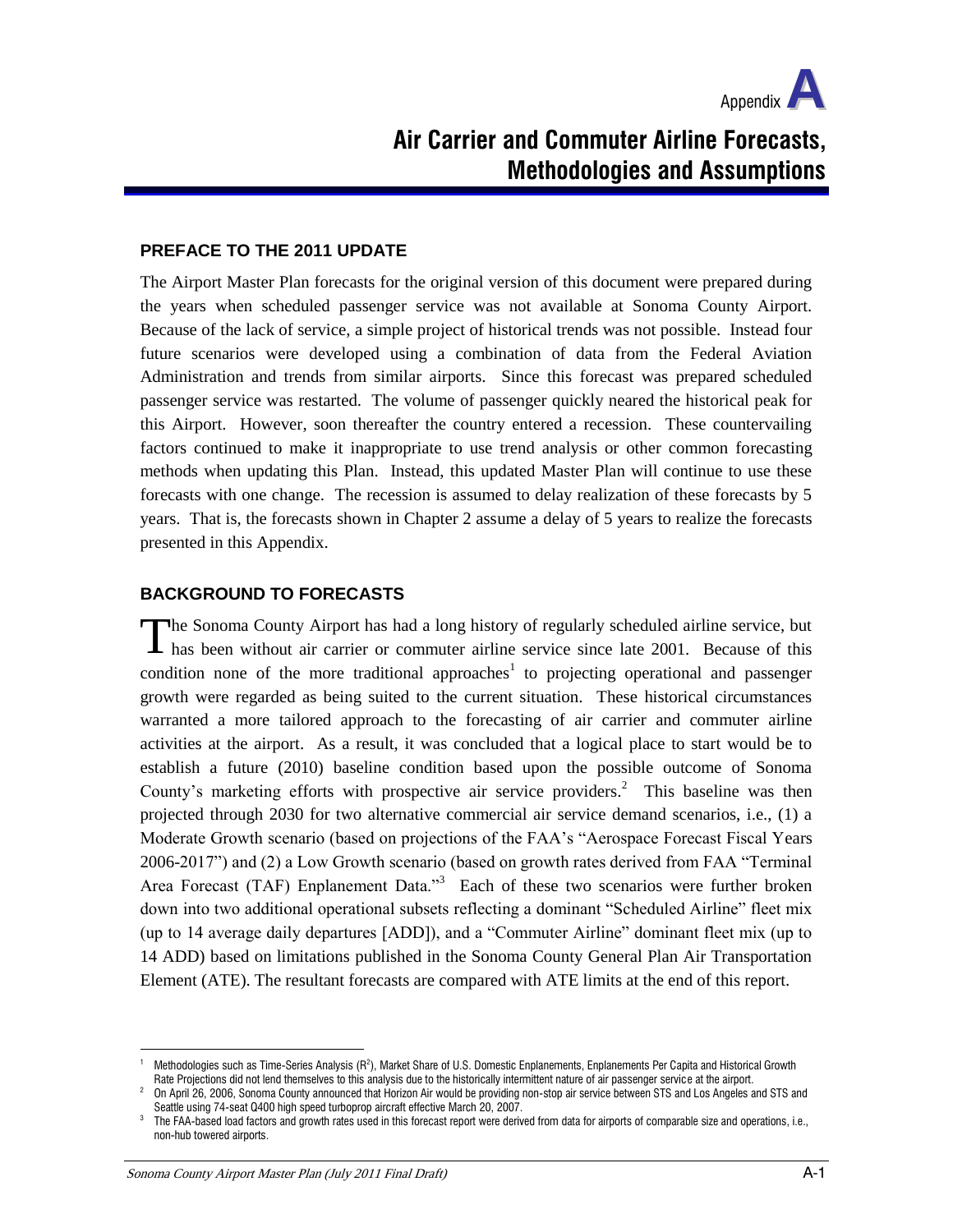#### **AIR CARRIER AND COMMUTER AIRLINE FORECASTS**

The two commercial air service scenarios, "moderate growth" and "low growth," each have two additional subsets for potential conditions after 2010. These are:

- Commuter airline service dominant
- Scheduled airline service dominant

The commuter airline dominant scenario assumes that scheduled commuter airlines, utilizing aircraft with an average capacity of 76 passenger seats, would use up to fourteen of the twentyone average daily departure (ADD) slots/allocations allowed by the ATE. Scheduled air carrier airlines would use no more than seven ADD allocations (for a total of no more than 21 ADD).

The air carrier airline dominant scenario assumes that scheduled airlines, utilizing aircraft with an average seating capacity of 101 passenger seats, would use up to fourteen of the twenty-one ATE allocated ADD allocations. Commuter airlines would use no more than seven of the twenty-one allocations (for a total of 21 ADD).

#### **2010 Baseline Conditions**

The baseline condition for the two commercial air service forecast scenarios begins with the assumptions that some degree of air service would begin in late 2006 or early 2007, and that by 2010 such service would be of sufficient maturity that future activity levels for passengers and operations could be projected on the basis of FAA-defined passenger load factors and operational growth rates. The 2010 baseline conditions consist of the following projected activity levels:

| TABLE 1.<br>2010 Baseline Scenario |                                           | <b>Commuter Airlines</b><br><b>Dominant</b> | <b>Scheduled Airlines</b><br><b>Dominant</b> |  |
|------------------------------------|-------------------------------------------|---------------------------------------------|----------------------------------------------|--|
|                                    |                                           |                                             |                                              |  |
|                                    | Average Daily Departures (ADD)            | 3.30                                        | 4.60                                         |  |
|                                    | Load Factor (101 seats X 75.6%)           | 76.36                                       | 76.36                                        |  |
| <b>SCHEDULED</b><br>AIRLINE(S)     | <b>Enplaned Passengers Per Day</b>        | 251.97                                      | 351.24                                       |  |
|                                    | <b>Total Daily Air Carrier Passengers</b> | 503.95                                      | 702.48                                       |  |
|                                    | Total Annual Air Carrier Passengers       | 183,941.60                                  | 256,403.45                                   |  |
|                                    | Average Daily Departures (ADD)            | 5.70                                        | 3.80                                         |  |
| COMMUTER<br>AIRLINE(S)             | Load Factor (76 seats X 69.0%)            | 52.44                                       | 52.44                                        |  |
|                                    | <b>Enplaned Passengers Per Day</b>        | 298.91                                      | 199.27                                       |  |
|                                    | <b>Total Daily Commuter Passengers</b>    | 597.82                                      | 398.54                                       |  |
|                                    | <b>Total Annual Commuter Passengers</b>   | 218,202.84                                  | 145,468.56                                   |  |
| <b>TOTALS</b>                      | <b>Average Daily Departures</b>           | 9.00                                        | 8.40                                         |  |
|                                    | <b>Annual Departures</b>                  | 3,285                                       | 3,066                                        |  |
|                                    | <b>Annual Operations</b>                  | 6,570                                       | 6,132                                        |  |
|                                    | Daily Enplaned Passengers                 | 551                                         | 551                                          |  |
|                                    | <b>Annual Enplaned Passengers</b>         | 201,072                                     | 200,936                                      |  |
|                                    | <b>Total Annual Passengers</b>            | 402,144                                     | 401,872                                      |  |

From the preceding table it can be seen that total average daily departures (ADD) for the two 2010 baseline scenarios range between 8.4 and 9.0  $ADD<sup>4</sup>$ . This is well within the proposed ATE

 $\overline{a}$ 4 For reference purposes the Horizon Air service to LAX and SEA-TAC beginning in March 2007 is the equivalent of 2.85 ADD.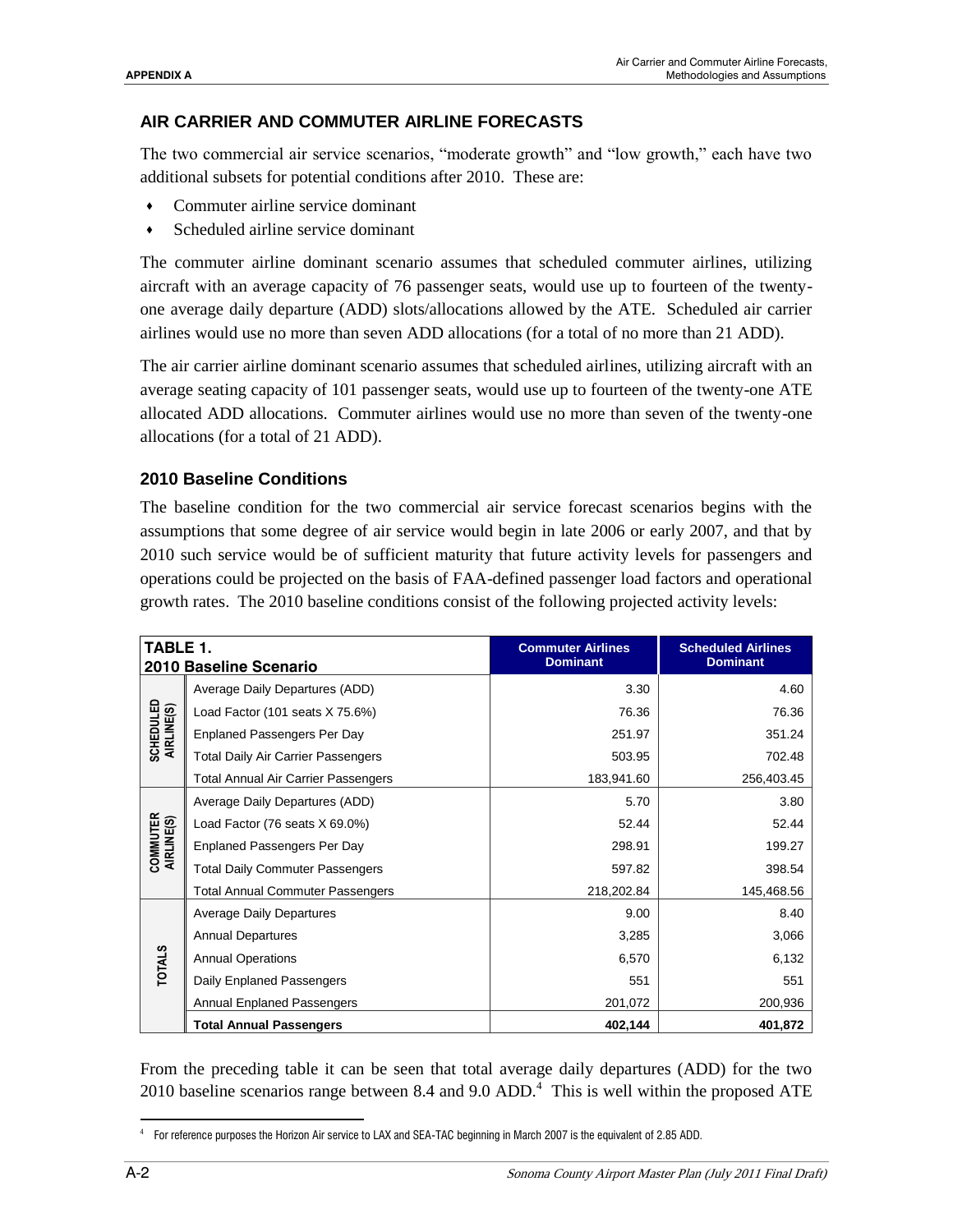limit of 21.0 ADD by 2020. The next step was to develop growth projections for the two scenarios for the period 2010 through 2030 in five-year increments.

# **Scheduled Air Carrier Airline Dominant Forecasts and Assumptions**

The air carrier dominant forecast scenario assumes that the growth in commercial air service at STS between 2010 and 2030 would favor scheduled airline operations. Two forecast scenarios (Moderate Growth and Low Growth) were developed for the scheduled air carrier dominant scenario. 5

# Moderate Growth Scenario

The following table sets forth the assumptions derived for the moderate growth $6$  scenario of the scheduled air carrier dominant forecast.

| TABLE 2.<br><b>Scheduled Air Carrier Dominant</b> |                                                                         |             |            |            |            |  |
|---------------------------------------------------|-------------------------------------------------------------------------|-------------|------------|------------|------------|--|
|                                                   | (Moderate Growth Scenario)                                              | 2015        | 2020       | 2025       | 2030       |  |
|                                                   | Average Daily Departures (ADD)                                          | 5.38        | 6.17       | 7.22       | 8.44       |  |
|                                                   | <b>Annual Air Carrier Departures</b>                                    | 1,962.61    | 2,252.05   | 2,635.30   | 3,080.60   |  |
| AIR CARRIER AIRLINE(S)                            | <b>Annual Air Carrier Operations</b>                                    | 3,925.21    | 4,504.10   | 5,270.60   | 6,161.20   |  |
|                                                   | Boarding Load Factor (Based on 101 avg.<br>seats X FAA LF growth rates) | 76.86       | 77.27      | 77.57      | 77.97      |  |
|                                                   | Enplaned Air Carrier Passengers Per Day                                 | 413.28      | 476.73     | 560.04     | 658.08     |  |
|                                                   | Annual Enplaned Air Carrier Passengers                                  | 150,847.78  | 174,004.64 | 204,414.95 | 240,200.54 |  |
|                                                   | <b>Total Daily Air Carrier Passengers</b>                               | 826.56      | 953.45     | 1,120.08   | 1,316.17   |  |
|                                                   | <b>Total Annual Air Carrier Passengers</b>                              | 301, 695.57 | 348,009.29 | 408,829.90 | 480,401.09 |  |
|                                                   | Average Daily Departures (ADD)                                          | 4.00        | 4.40       | 4.65       | 4.89       |  |
|                                                   | <b>Annual Commuter Departures</b>                                       | 1,460.00    | 1,606.00   | 1,697.25   | 1,784.85   |  |
|                                                   | <b>Annual Commuter Operations</b>                                       | 2,920.00    | 3,212.00   | 3,394.50   | 3,569.70   |  |
| COMMUTER AIRLINE)S)                               | Boarding Load Factor (Based on 76 avg.<br>seats X FAA LF growth rates)  | 53.96       | 55.02      | 56.16      | 57.30      |  |
|                                                   | <b>Enplaned Commuter Passengers Per Day</b>                             | 215.84      | 242.11     | 261.16     | 280.22     |  |
|                                                   | <b>Annual Enplaned Commuter Passengers</b>                              | 78, 781.60  | 88,368.54  | 95,324.35  | 102,279.04 |  |
|                                                   | <b>Total Daily Commuter Passengers</b>                                  | 431.68      | 484.21     | 522.33     | 560.43     |  |
|                                                   | <b>Total Annual Commuter Passengers</b>                                 | 157,563.2   | 176,737.09 | 190,648.70 | 204,558.09 |  |
|                                                   | <b>Average Daily Departures</b>                                         | 9.38        | 10.57      | 11.87      | 13.33      |  |
|                                                   | <b>Annual Departures</b>                                                | 3,423       | 3,858      | 4,333      | 4,865      |  |
| <b>TOTALS</b>                                     | <b>Annual Operations</b>                                                | 6,846       | 7,716      | 8,665      | 9,731      |  |
|                                                   | Daily Enplaned Passengers                                               | 629         | 719        | 821        | 938        |  |
|                                                   | <b>Annual Enplaned Passengers</b>                                       | 229,629     | 262,373    | 299,739    | 342,480    |  |
|                                                   | <b>Total Annual Passengers</b>                                          | 459,259     | 524,746    | 599,479    | 684,959    |  |

From the above table it can be seen that the total average daily departures (ADD) through 2020 (10.57) are well within the proposed ATE 2020 limit of 21 ADD, as are the total annual operations (7,716 versus the draft 2020 ATE's 15,200). Similarly, 2020 commuter airline

 $\overline{a}$ <sup>5</sup> A "High Growth" scenario was not developed because it would be inconsistent with FAA projected load factors and growth rates for comparable airports (i.e., non-hub, towered airports).

<sup>6</sup> The moderate growth scenario is based on FAA TAF load factors and projected growth rates from the FAA's "Aerospace Forecast Fiscal Years 2006-2017"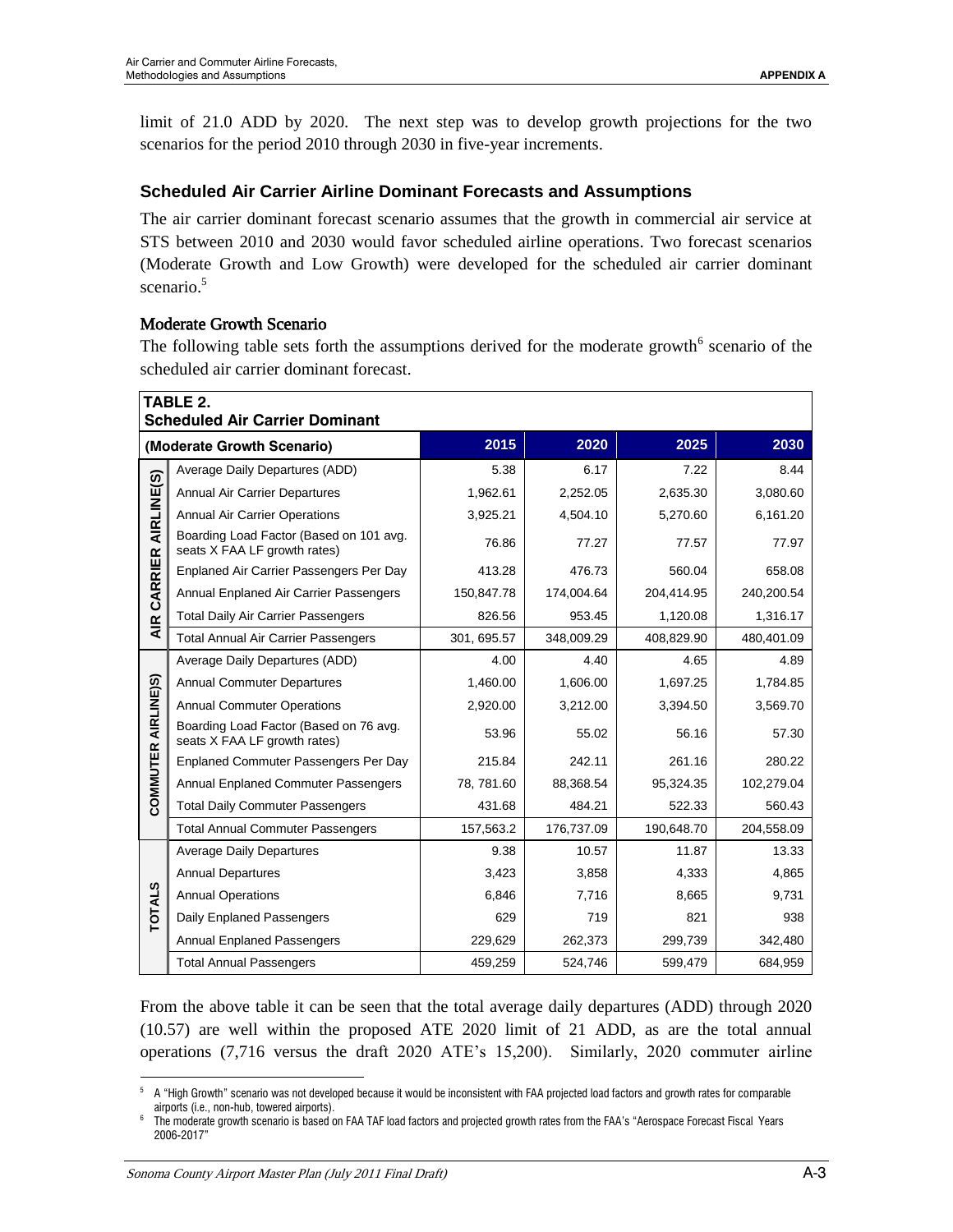operations (3,212) are well under the ATE limit of 5,200, and 2020 air carrier operations (4,504) are also well under the ATE's 10,000 annual operations limit. Similarly, the 2020 air carrier passenger level of 348,009 would not exceed the ATE's limit of 523,000 annual passengers, but the 2020 commuter passengers (176,737) would exceed the ATE's current limit of 50,000 annual passengers. Although overall well within the ADD allocations for commercial air service, the size and load factors of the commuter airline aircraft anticipated to serve the airport in 2020 are considerably larger than those assumed in the ATE.<sup>7</sup>

#### Low Growth Scenario

The following table sets forth the assumptions derived for the low growth $8$  scenario of the scheduled air carrier dominant forecast.

| TABLE 3.<br><b>Scheduled Air Carrier Dominant</b> |                                                                         |            |            |            |            |  |
|---------------------------------------------------|-------------------------------------------------------------------------|------------|------------|------------|------------|--|
| (Low Growth Scenario)                             |                                                                         | 2015       | 2020       | 2025       | 2030       |  |
| CARRIER                                           | Average Daily Departures (ADD)                                          | 5.24       | 5.75       | 6.36       | 6.95       |  |
|                                                   | <b>Annual Air Carrier Departures</b>                                    | 1,912.60   | 2,098.75   | 2,321.40   | 2,536.75   |  |
|                                                   | <b>Annual Air Carrier Operations</b>                                    | 3,825.20   | 4,197.50   | 4,642.80   | 5,073.50   |  |
|                                                   | Boarding Load Factor (Based on 101 avg.<br>seats X FAA LF growth rates) | 76.86      | 77.27      | 77.57      | 77.97      |  |
|                                                   | Enplaned Air Carrier Passengers Per Day                                 | 402.75     | 444.27     | 493.33     | 541.91     |  |
| $rac{R}{4}$                                       | Annual Enplaned Air Carrier Passengers                                  | 147,004.35 | 162,159.92 | 180,066.36 | 197,795.47 |  |
|                                                   | <b>Total Daily Air Carrier Passengers</b>                               | 805.50     | 888.55     | 986.66     | 1,083.81   |  |
|                                                   | <b>Total Annual Air Carrier Passengers</b>                              | 294,008.70 | 324,319.84 | 360,132.71 | 395,590.94 |  |
|                                                   | Average Daily Departures (ADD)                                          | 4.00       | 4.40       | 4.65       | 4.89       |  |
|                                                   | <b>Annual Commuter Departures</b>                                       | 1,460.00   | 1,606.00   | 1,697.25   | 1,784.85   |  |
|                                                   | <b>Annual Commuter Operations</b>                                       | 2,920.00   | 3,212.00   | 3,394.50   | 3,569.70   |  |
| COMMUTER AIRLINE)S)                               | Boarding Load Factor (Based on 76 avg.<br>seats X FAA LF growth rates)  | 53.96      | 55.02      | 56.16      | 57.30      |  |
|                                                   | Enplaned Commuter Passengers Per Day                                    | 215.84     | 242.11     | 261.16     | 280.22     |  |
|                                                   | Annual Enplaned Commuter Passengers                                     | 78, 781.60 | 88,368.54  | 95,324.35  | 102,279.04 |  |
|                                                   | <b>Total Daily Commuter Passengers</b>                                  | 431.68     | 484.21     | 522.33     | 560.43     |  |
|                                                   | <b>Total Annual Commuter Passengers</b>                                 | 157,563.20 | 176,737.09 | 190,648.70 | 204,558.09 |  |
|                                                   | <b>Average Daily Departures</b>                                         | 9.24       | 10.15      | 11.01      | 11.84      |  |
| <b>TOTALS</b>                                     | <b>Annual Departures</b>                                                | 3,373      | 3,705      | 4,4,019    | 4,322      |  |
|                                                   | <b>Annual Operations</b>                                                | 6,746      | 7,410      | 8,037      | 8,643      |  |
|                                                   | Daily Enplaned Passengers                                               | 619        | 686        | 754        | 822        |  |
|                                                   | <b>Annual Enplaned Passengers</b>                                       | 225,786    | 250,528    | 275,391    | 300,075    |  |
|                                                   | <b>Total Annual Passengers</b>                                          | 451,572    | 501,057    | 550,781    | 600,149    |  |

From the above table it can be seen that the total average daily departures (ADD) through 2020 (10.15) are well within the proposed ATE 2020 limit of 21 ADD, as are the total annual operations (6,746 versus the draft 2020 ATE's 15,200). Similarly, 2020 commuter airline operations (3,212) are well under the ATE limit of 5,200, and 2020 air carrier operations (4,198) are also well under the ATE's 10,000 annual operations limit. Similarly, the 2020 air carrier passenger level of 324,320 would not exceed the ATE's limit of 523,000 annual passengers, but the 2020 commuter passengers (176,737) would exceed the ATE limit of 50,000 annual

 $\overline{a}$  $7$  The ATE's assumptions in this regard are not consistent with current airline industry trends.

 $^{\circ}$  The low growth scenario is based on FAA TAF load factors and projected TAF growth rates through 2020, and extrapolated for 2025 and 2030.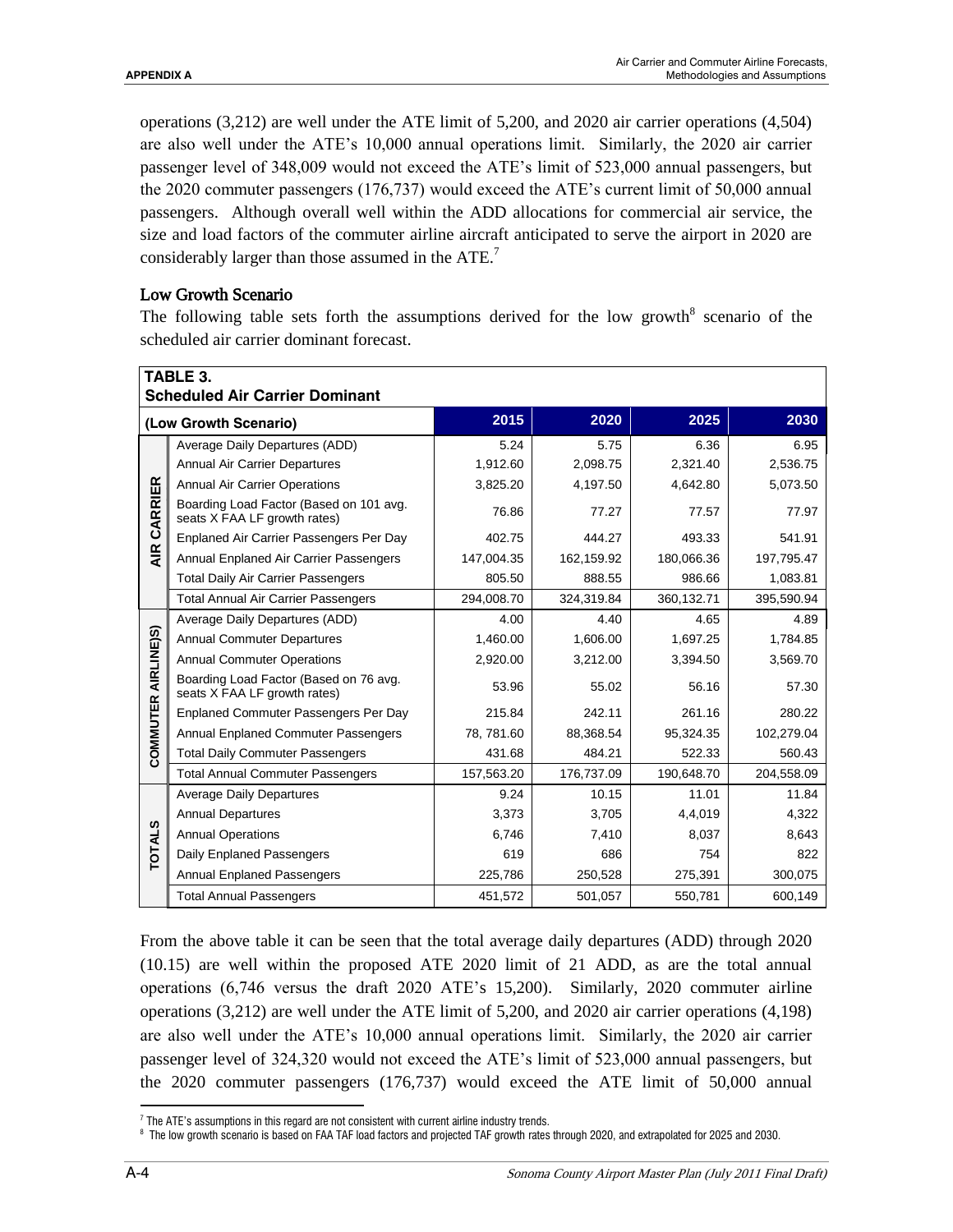passengers. Although overall well within the ADD allocations for commercial air service, the size and load factors of the commuter airline aircraft anticipated to serve the airport in 2020 are considerably larger than those assumed in the ATE.<sup>9</sup>

# **Commuter Airline Dominant Forecasts and Assumptions**

This forecast scenario assumes that the growth in commercial air service between 2010 and 2030 will favor commuter airline operations. Two forecast scenarios (Moderate Growth and Low Growth) were developed for the commuter airline dominant scenario.

# Moderate Growth Scenario

The following table sets forth the assumptions derived for the moderate growth<sup>10</sup> scenario of the commuter airline dominant forecast. The following table sets forth the assumptions used in this scenario:

| TABLE 4.<br><b>Commuter Airline Dominant</b> |                                                                         |            |            |            |            |  |  |
|----------------------------------------------|-------------------------------------------------------------------------|------------|------------|------------|------------|--|--|
|                                              | (Moderate Growth Scenario)                                              | 2015       | 2020       | 2025       | 2030       |  |  |
|                                              | Average Daily Departures (ADD)                                          | 3.55       | 4.10       | 4.65       | 4.90       |  |  |
|                                              | <b>Annual Air Carrier Departures</b>                                    | 1.295.75   | 1,496.50   | 1,697.25   | 1,788.50   |  |  |
| AIRLINES                                     | <b>Annual Air Carrier Operations</b>                                    | 2,591.50   | 2,993.00   | 3,394.50   | 3,577.00   |  |  |
| CARRIER                                      | Boarding Load Factor (Based on 101 avg.<br>seats X FAA LF growth rates) | 76.86      | 77.27      | 77.57      | 77.97      |  |  |
|                                              | Enplaned Air Carrier Passengers Per Day                                 | 272.86     | 316.79     | 360.69     | 382.06     |  |  |
|                                              | Annual Enplaned Air Carrier Passengers                                  | 99,592.64  | 115,627.07 | 131,652.29 | 139,452.92 |  |  |
| <b>AIR</b>                                   | <b>Total Daily Air Carrier Passengers</b>                               | 545.71     | 602.67     | 659.33     | 681.48     |  |  |
|                                              | <b>Total Annual Air Carrier Passengers</b>                              | 199,185.28 | 231,254.15 | 263,304.58 | 278,905.84 |  |  |
|                                              | Average Daily Departures (ADD)                                          | 6.60       | 7.30       | 8.20       | 9.70       |  |  |
| COMMUTER AIRLINE(S)                          | <b>Annual Commuter Departures</b>                                       | 2.409.00   | 2.664.50   | 2.993.00   | 3,540.50   |  |  |
|                                              | <b>Annual Commuter Operations</b>                                       | 4,818.00   | 5,329.00   | 5,986.00   | 7,081.00   |  |  |
|                                              | Boarding Load Factor (Based on 76 avg.<br>seats X FAA LF growth rates)  | 53.96      | 55.02      | 56.16      | 57.30      |  |  |
|                                              | Enplaned Commuter Passengers Per Day                                    | 356.14     | 401.68     | 460.54     | 555.85     |  |  |
|                                              | Annual Enplaned Commuter Passengers                                     | 129,989.64 | 146,611.45 | 168,098.85 | 202,884.81 |  |  |
|                                              | <b>Total Daily Commuter Passengers</b>                                  | 712.27     | 803.35     | 921.09     | 1,111.70   |  |  |
|                                              | <b>Total Annual Commuter Passengers</b>                                 | 259,979.28 | 293,222.90 | 336,197.7  | 405,769.62 |  |  |
|                                              | <b>Average Daily Departures</b>                                         | 10.15      | 11.40      | 12.85      | 14.60      |  |  |
| <b>TOTALS</b>                                | <b>Annual Departures</b>                                                | 3,705      | 4,161      | 4,690      | 5,329      |  |  |
|                                              | <b>Annual Operations</b>                                                | 7,410      | 8,322      | 9,381      | 10,658     |  |  |
|                                              | Daily Enplaned Passengers                                               | 629        | 718        | 821        | 938        |  |  |
|                                              | <b>Annual Enplaned Passengers</b>                                       | 229,582    | 262,239    | 299,751    | 342,338    |  |  |
|                                              | <b>Total Annual Passengers</b>                                          | 459,165    | 524,477    | 599,502    | 684,675    |  |  |

The above table shows that the total average daily departures (ADD) for 2020 (11.40) are well within the proposed ATE limit of 21 ADD, as are the total annual operations (8,322 versus the draft ATE's limit of 15,200). However, 2020 commuter airline operations (5,329) slightly exceed the 2020 ATE limit of 5,200 operations, while 2020 air carrier operations (2,993) are about 30

<sup>&</sup>lt;sup>9</sup> The ATE's assumptions in this regard are not consistent with current airline industry trends.

<sup>&</sup>lt;sup>10</sup> The moderate growth scenario is based on FAA TAF load factors and projected growth rates from the FAA's "Aerospace Forecast Fiscal Years 2006-2017"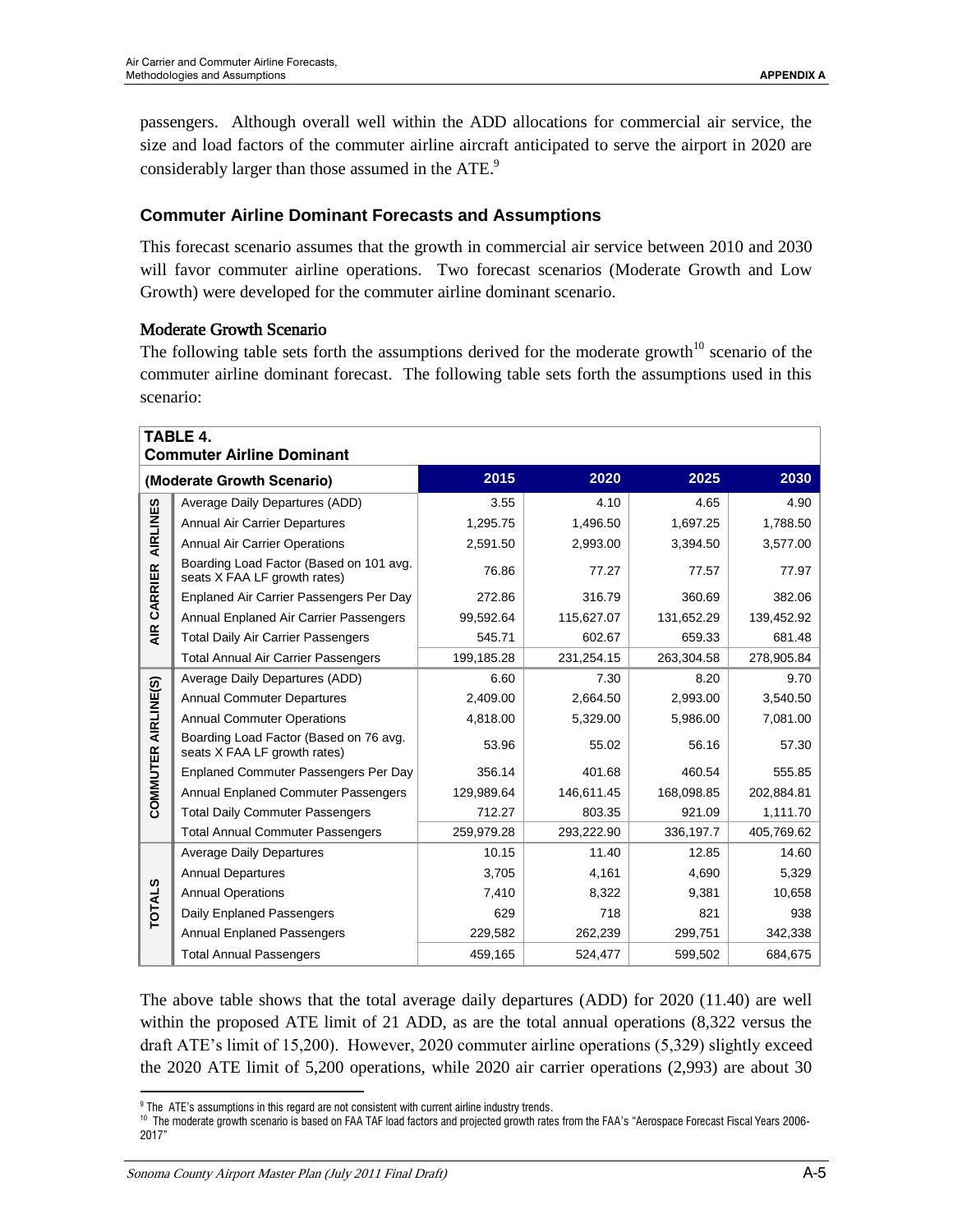percent of the ATE's 10,000 annual operations limit. The 2020 air carrier passenger level of 231,254 is well within the ATE limit of 523,000 passengers, while the 2020 commuter passengers  $(293,223)$  would clearly exceed the ATE's limits of 50,000 passengers.<sup>11</sup>

# Low Growth Scenario

The following table sets forth the assumptions derived for the low growth<sup>12</sup> scenario of the commuter airline dominant forecast:

| TABLE 5.<br><b>Commuter Airline Dominant</b> |                                                                         |              |            |            |            |  |
|----------------------------------------------|-------------------------------------------------------------------------|--------------|------------|------------|------------|--|
|                                              | (Low Growth Scenario)                                                   | 2015         | 2020       | 2025       | 2030       |  |
|                                              | Average Daily Departures (ADD)                                          | 3.90<br>3.45 |            | 4.25       | 4.37       |  |
|                                              | <b>Annual Air Carrier Departures</b>                                    | 1,259.25     | 1,423.50   | 1,551.25   | 1,595.05   |  |
|                                              | <b>Annual Air Carrier Operations</b>                                    | 2,518.50     | 2,847.00   | 3,102.50   | 3,190.10   |  |
| AIR CARRIER AIRLINES                         | Boarding Load Factor (Based on 101 avg. seats<br>X FAA LF growth rates) | 76.86        | 77.27      | 77.57      | 77.97      |  |
|                                              | Enplaned Air Carrier Passengers Per Day                                 | 265.17       | 301.33     | 329.66     | 340.74     |  |
|                                              | Annual Enplaned Air Carrier Passengers                                  | 96,787.21    | 109,986.73 | 120,327.36 | 124,369.24 |  |
|                                              | <b>Total Daily Air Carrier Passengers</b>                               | 530.34       | 602.67     | 659.33     | 681.48     |  |
|                                              | <b>Total Annual Air Carrier Passengers</b>                              | 193,574.43   | 219,973.46 | 240,654.72 | 248,738.48 |  |
|                                              | Average Daily Departures (ADD)                                          | 6.55         | 7.00       | 7.55       | 8.40       |  |
|                                              | <b>Annual Commuter Departures</b>                                       | 2,390.75     | 2,555.00   | 2.755.75   | 3,066.00   |  |
| COMMUTER AIRLINE(S)                          | <b>Annual Commuter Operations</b>                                       | 4,781.50     | 5,110.00   | 5,511.50   | 6,132.00   |  |
|                                              | Boarding Load Factor (Based on 76 avg. seats X<br>FAA LF growth rates)  | 53.96        | 55.02      | 56.16      | 57.30      |  |
|                                              | Enplaned Commuter Passengers Per Day                                    | 353.43       | 385.17     | 424.04     | 481.35     |  |
|                                              | Annual Enplaned Commuter Passengers                                     | 129,004.87   | 140,586.32 | 154,773.94 | 175,694.06 |  |
|                                              | <b>Total Daily Commuter Passengers</b>                                  | 706.88       | 770.34     | 848.08     | 962.71     |  |
|                                              | <b>Total Annual Commuter Passengers</b>                                 | 258,009.74   | 281,172.64 | 309,547.89 | 351,388.13 |  |
|                                              | <b>Average Daily Departures</b>                                         | 10.00        | 10.90      | 11.80      | 12.77      |  |
| <b>TOTALS</b>                                | <b>Annual Departures</b>                                                | 3,650        | 3,979      | 4,307      | 4,661      |  |
|                                              | <b>Annual Operations</b>                                                | 7,300        | 7,957      | 8,614      | 9,322      |  |
|                                              | Daily Enplaned Passengers                                               | 619          | 687        | 754        | 822        |  |
|                                              | <b>Annual Enplaned Passengers</b>                                       | 225,792      | 250,573    | 275,101    | 300,063    |  |
|                                              | <b>Total Annual Passengers</b>                                          | 451,584      | 501,146    | 550,203    | 600,127    |  |

The above table shows that the total average daily departures (ADD) for 2020 (10.90) are well within the proposed ATE limit of 21 ADD, as are the total annual operations (7,957 versus the draft ATE's limit of 15,200). 2020 commuter airline operations (5,110) are slightly under the 2020 ATE limit of 5,200 operations, while 2020 air carrier operations (2,847) are about 28.5 percent of the ATE's 10,000 annual operations limit. The 2020 air carrier passenger level of 219,973 is well within the ATE limit of 523,000 passengers, while the 2020 commuter passengers  $(281,173)$  would clearly exceed the ATE's limits of 50,000 passengers.<sup>13</sup>

<sup>12</sup> The moderate growth scenario is based on FAA TAF load factors and projected growth rates from the FAA's "Aerospace Forecast Fiscal Years 2006-2017"

<sup>&</sup>lt;sup>11</sup> The ATE's assumptions in this regard are not consistent with current airline industry trends.

<sup>&</sup>lt;sup>13</sup> The ATE's assumptions in this regard are not consistent with current airline industry trends.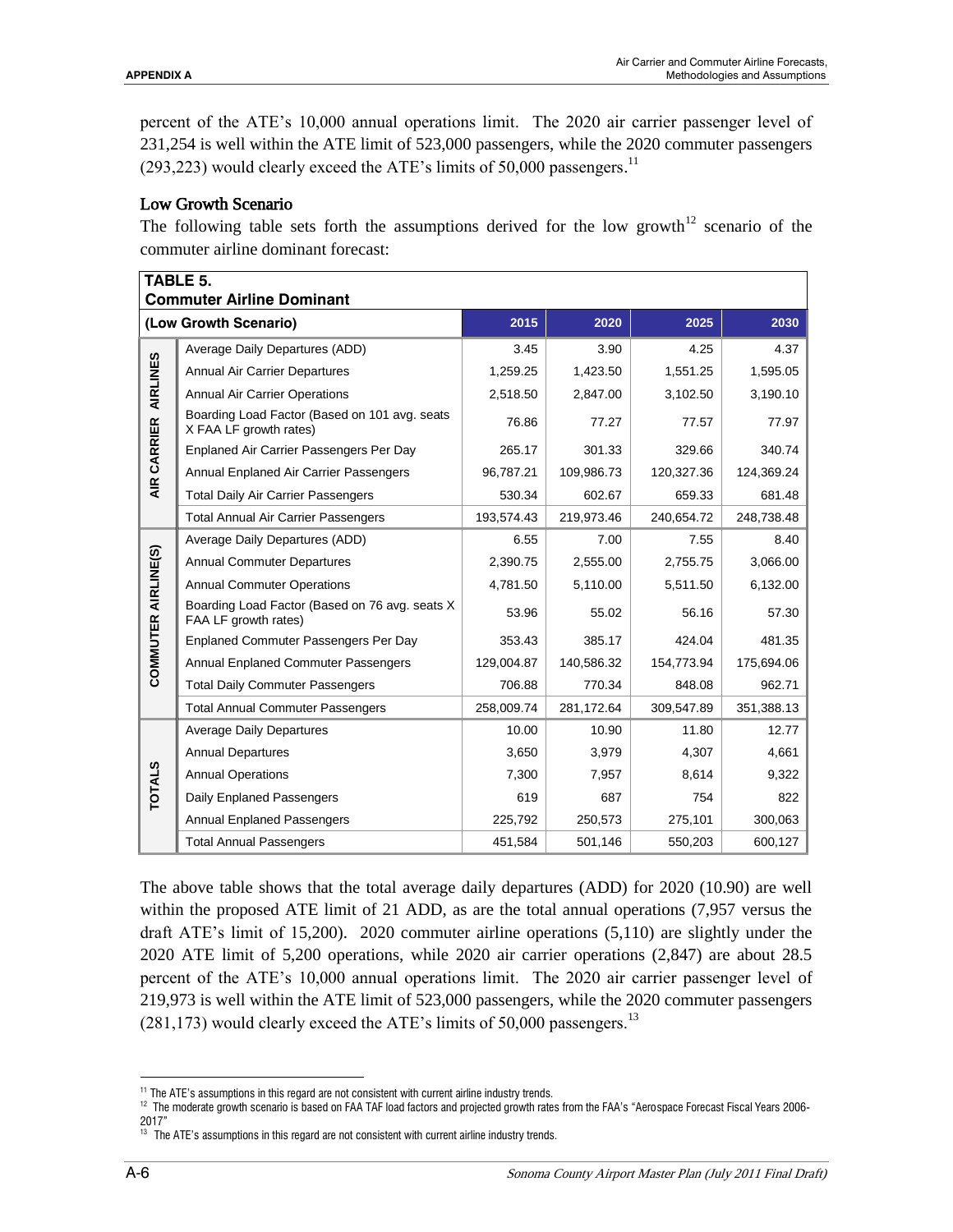| TABLE 6.                              |         |         |         |         |         |  |  |
|---------------------------------------|---------|---------|---------|---------|---------|--|--|
| <b>Enplanement Forecasts Summary</b>  |         |         |         |         |         |  |  |
| <b>Scenario</b>                       | 2010    | 2015    | 2020    | 2025    | 2030    |  |  |
| Moderate Growth: Air Carrier Dominant | 200,936 | 229.629 | 262.373 | 299.739 | 342.480 |  |  |
| Moderate Growth: Commuter Dominant    | 201.072 | 229.582 | 262,239 | 299.751 | 342.338 |  |  |
| Low Growth: Air Carrier Dominant      | 200.936 | 225,786 | 250.528 | 275.391 | 300,075 |  |  |
| Low Growth: Commuter Dominant         | 201.072 | 225.792 | 250,573 | 275.101 | 300,063 |  |  |

Table 6 presents a summary of the preceding enplanements forecasts.

Figure 1 is a graphical representation of the historical enplanements and forecast low growth and moderate growth enplanements projections for  $STS$ <sup>14</sup>. As can be seen from the figure, neither the moderate growth scenario nor the low growth scenario would exceed the County's proposed ATE 2020 annual enplanement limit of 286,500. The moderate growth scenario could exceed 286,500 annual enplanements around 2023 and the low growth scenario could exceed this level a little later, around 2027.



# **FIGURE 1. STS Annual Enplanements**

# **FORECAST EVALUATION**

 $\overline{a}$ 

An effective technique used in evaluating demand forecasts is that of the outside view, also known as reference-class forecasting.<sup>15</sup> This technique removes any built-in bias toward the outcome of a project by ignoring the details of the project at hand, as it involves no attempt at forecasting the events that would influence the project's future course. Instead, it examines the experiences of a class of similar projects, lays out a rough distribution of outcomes for this

<sup>&</sup>lt;sup>14</sup> Only the moderate growth and low growth scenarios are depicted because any differences between the air carrier dominant and commuter airline dominant enplanement figures within these two scenarios are minor.

<sup>&</sup>lt;sup>15</sup> Harvard Business Review, "Delusions of Success: How Optimism Undermines Executives' Decisions," Vol. 81, No. 7, July 2003.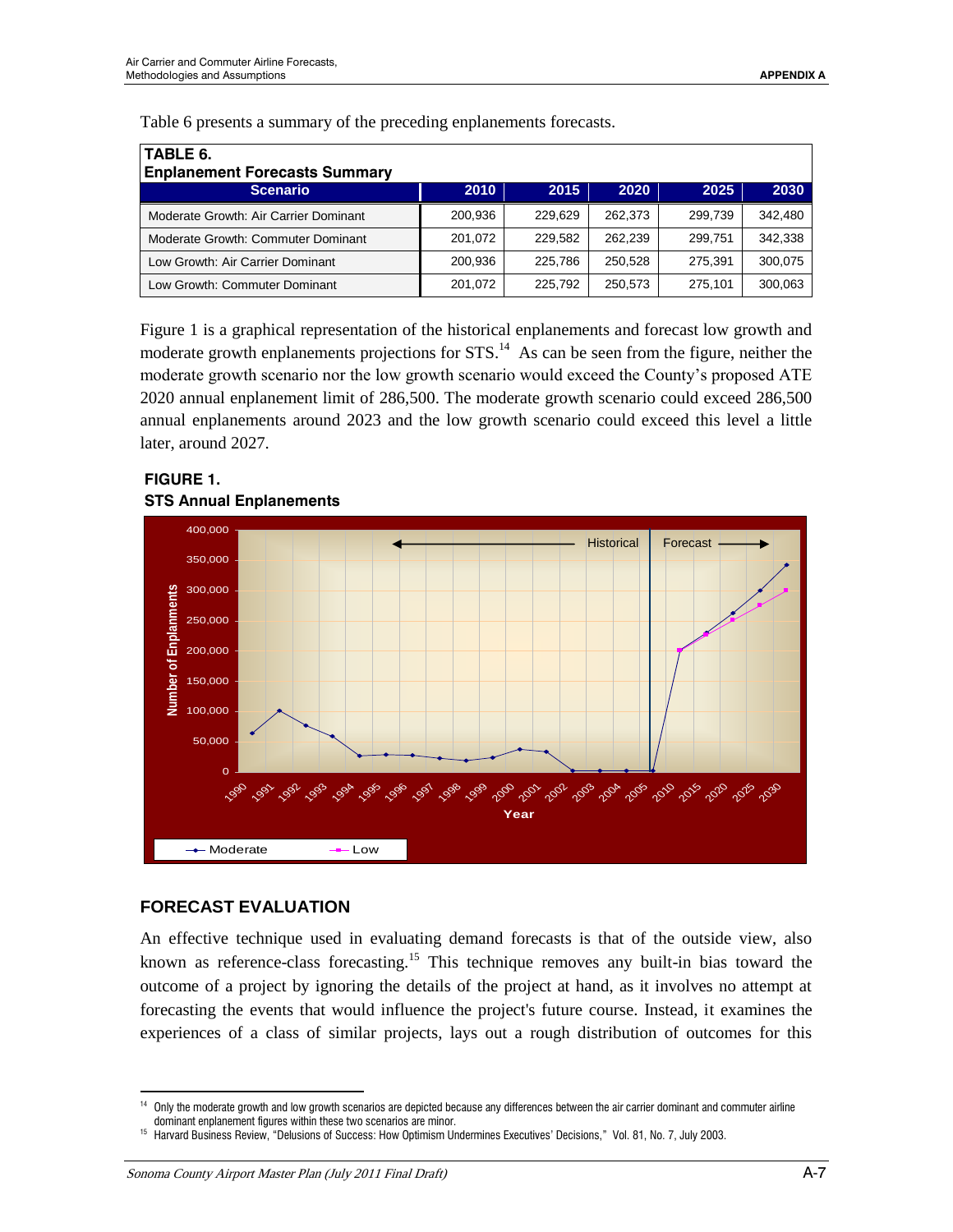reference class, and then positions the subject project in that distribution. This process typically involves five steps:<sup>16</sup>

- 1. Select a reference class.
- 2. Assess the distribution of outcomes.
- 3. Make an intuitive prediction of your project's position in the distribution.
- 4. Assess the reliability of your prediction.
- 5. Correct the intuitive estimate.

#### **Reference Class**

To determine the appropriate reference class to evaluate the STS air carrier and commuter airline forecasts, it was first necessary to see where STS would rank among other comparable airports in the region. Table 7 compares seventeen certificated air carrier airports in Northern and Central California with STS in terms of numbers of runways, the longest runway at each airport, and the number of boarding (enplaned) passengers at each airport for calendar year (CY) 2004.<sup>17</sup>

The national ranking for each airport in terms of annual enplaned passengers for CY 2004 is also indicated. For purposes of comparison, Sonoma County's General Plan Air Transportation Element (ATE) 2005 limit of 286,500 passenger enplanements is used to mark STS's anticipated place in the reference class. In this case, had the ATE expectations been realized, STS would have fallen well below the 2004 enplanement levels for the Fresno Yosemite International Airport (FAT) and the Santa Barbara Municipal Airport (SBA) and above the 2004 enplanement levels for the Monterey Peninsula Airport (MRY) and the San Luis Obispo County Regional Airport (SBP).

These data are also shown graphically in Figure  $2^{18}$ . On the basis of this information, it was determined that STS was closest to the reference class represented by the Monterey Peninsula Airport (MRY) and the San Luis Obispo County Regional Airport (SBP) (see Figure 2).

<sup>16</sup> Daniel Kahneman and Amos Tversky, "Intuitive Predictions: Biases and Corrective Procedures," TIMS Studies in Management Science, Volume 12 (1979).

<sup>17 2005</sup> enplaned passenger limit per County General Plan Air Transportation Element (ATE) for comparison purposes only. STS had no scheduled airline or commuter passengers in 2004.

<sup>&</sup>lt;sup>18</sup> Note that SFO and OAK have been removed from Figure 2 due to graphical limitations.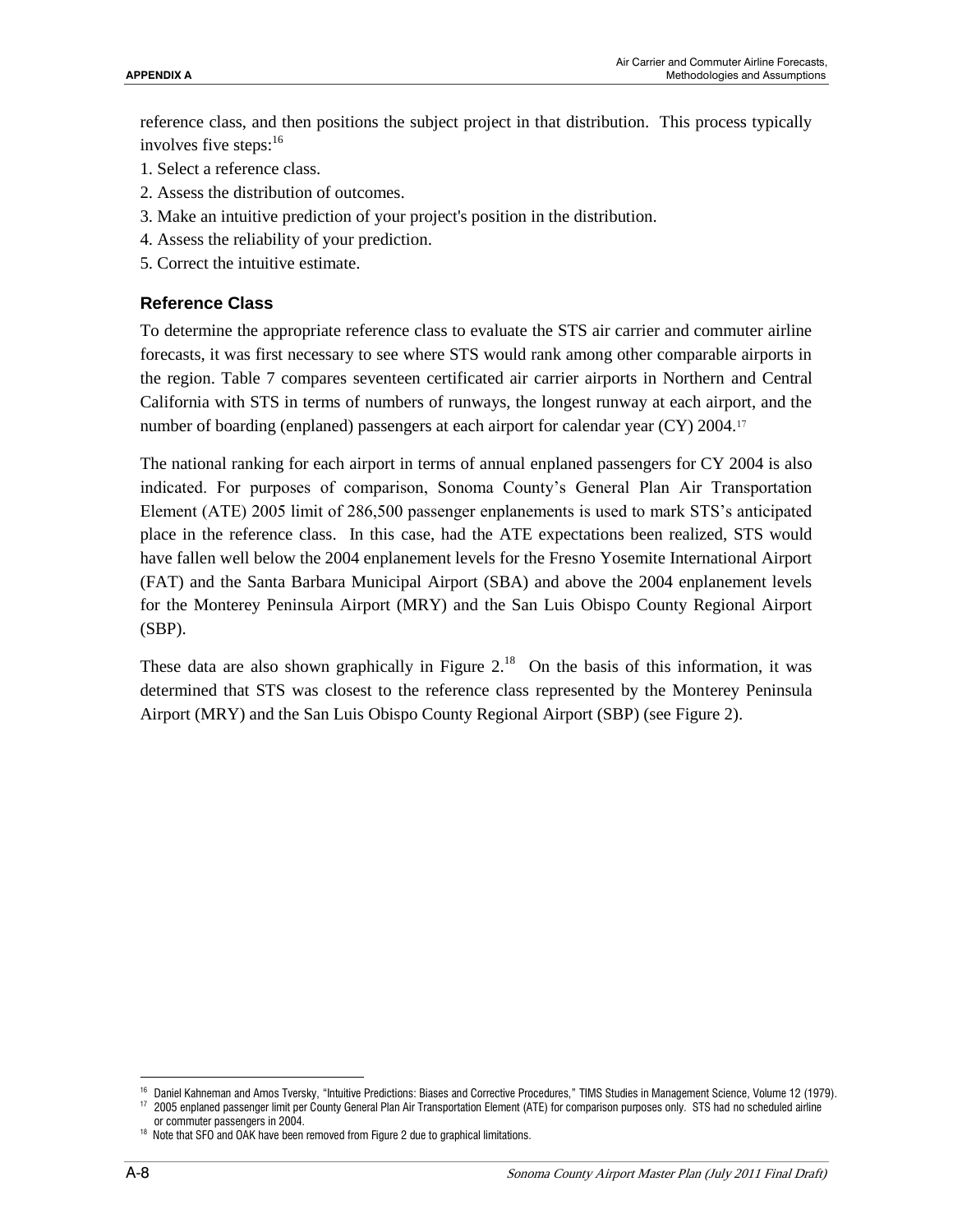| TABLE 7.<br>Northern and Central California Air Carrier Airports |                                 |                         |                                                                  |                 |  |  |
|------------------------------------------------------------------|---------------------------------|-------------------------|------------------------------------------------------------------|-----------------|--|--|
| <b>Airport Name</b><br>(3-Letter Identifier)                     | <b>Number of</b><br>Runways (*) | Longest<br>Runway (ft.) | CY 2004 Enplaned<br>Passengers (FAA) <sup>2</sup> Ranking (2004) | <b>National</b> |  |  |
| San Francisco International (SFO)                                | 4                               | 11.870                  | 15.605.822                                                       | 13              |  |  |
| Oakland International (OAK)                                      | 4, (1)                          | 10,000                  | 6,923,690                                                        | 31              |  |  |
| San Jose International (SJC)                                     | 3, (2)                          | 11,000                  | 5,269,849                                                        | 37              |  |  |
| Sacramento International (SMF)                                   | $\overline{2}$                  | 8,601                   | 4.795.970                                                        | 41              |  |  |
| Fresno Yosemite International (FAT)                              | 2                               | 9,222                   | 538.394                                                          | 115             |  |  |
| Santa Barbara Municipal (SBA)                                    | 3, (1)                          | 6,052                   | 417,285                                                          | 128             |  |  |
| Charles M. Schulz-Sonoma County (STS) <sup>1</sup>               | 2, (1)                          | 5,115                   | (286, 500)                                                       | N/A             |  |  |
| Monterey Peninsula (MRY)                                         | 2, (1)                          | 7,616                   | 183,785                                                          | 181             |  |  |
| San Luis Obispo County Regional (SBP)                            | 2, (1)                          | 6,100 (2007)            | 158,107                                                          | 191             |  |  |
| Bakersfield Meadows Field (BFL)                                  | 2, (1)                          | 10,857                  | 118,046                                                          | 205             |  |  |
| Arcata-Eureka (ACV)                                              | 2, (1)                          | 6,000                   | 96,289                                                           | 213             |  |  |
| Redding Municipal (RDD)                                          | $\overline{2}$                  | 7,003                   | 60.978                                                           | 248             |  |  |
| Santa Maria Public (SMX)                                         | 2, (1)                          | 6,304                   | 38,082                                                           | 290             |  |  |
| Stockton Metropolitan (SCK)                                      | 2, (1)                          | 10,650                  | 20,636                                                           | <b>DNA</b>      |  |  |
| Modesto City-County (MOD)                                        | 2, (1)                          | 5,911                   | 19,798                                                           | 333             |  |  |
| Chico Municipal (CIC)                                            | 2, (1)                          | 6,724                   | 17,561                                                           | 345             |  |  |
| Crescent City (CEC)                                              | 2                               | 5,002                   | 12,472                                                           | 371             |  |  |
| Merced Municipal (MCE)                                           | 1                               | 5,903                   | 6,144                                                            | 447             |  |  |

<sup>1</sup> 2005 enplaned passenger limit per County General Plan Air Transportation Element (ATE) for comparison purposes only. STS had no

scheduled airline or commuter passengers in 2004.<br><sup>2</sup> Historical enplanements per Federal Aviation Administration "Primary Airport Enplanements Activity Summary (CY 2004)"

(\*) Number of air carrier runways, if all runways not usable by air carriers.



# **FIGURE 2. Northern and Central California Air Carrier Airports\***

\* SFO (15.6 million annual enplanements) and OAK (6.9 million enplanements) omitted due to graphical limitations \*\* 2005 ATE limit (286,500 annual passenger enplanements)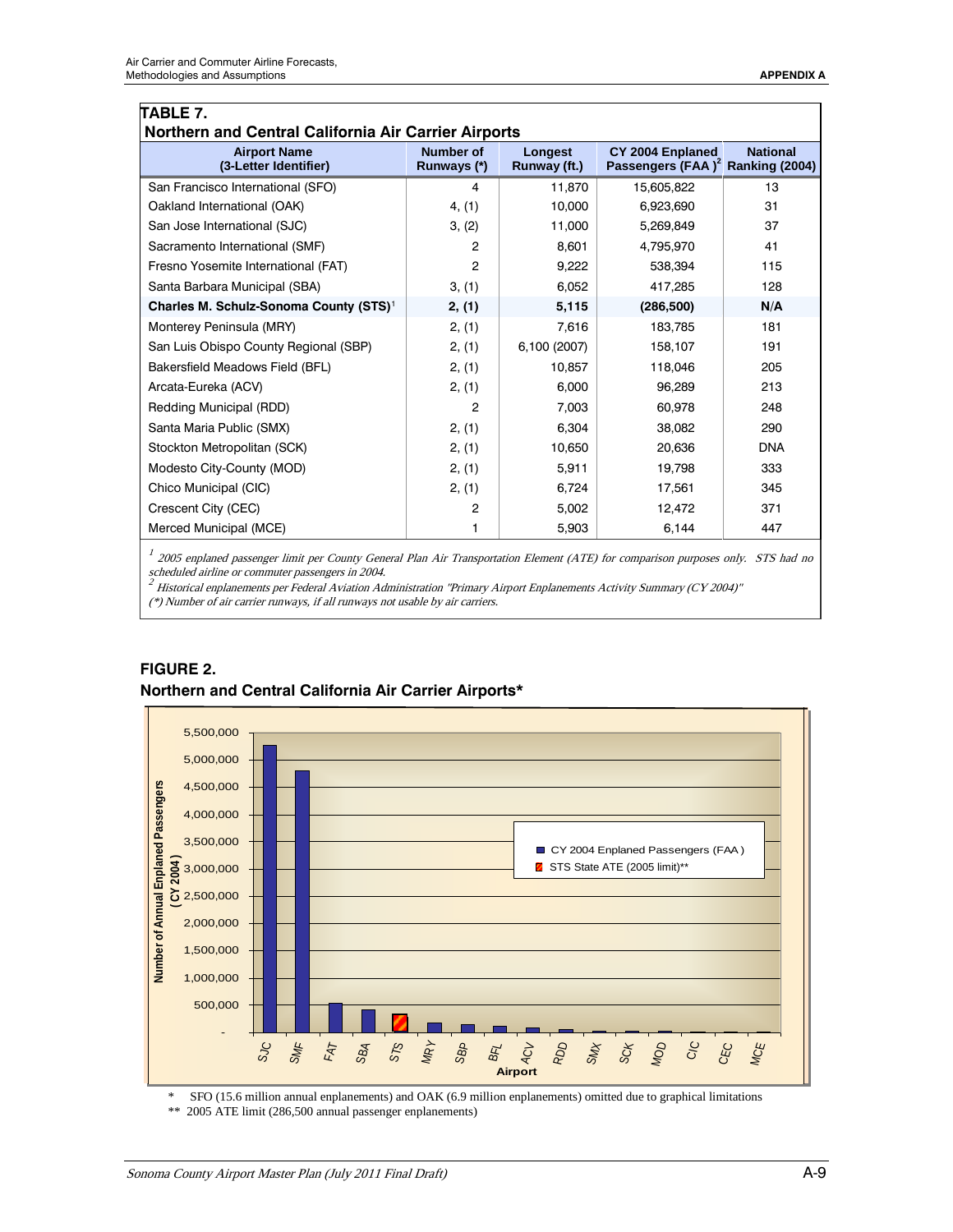For purposes of this analysis, the selected reference class consists of enplanement data and forecasts for the Monterey and San Luis Obispo County airports. These two 14 CFR Part 139 certificated airports have comparable catchment area populations, numbers of airlines, and markets served to those projected for the Sonoma County Airport. Both airports are non-hub towered airports similar to STS.

#### **Distribution of Outcomes**

The following graph (Figure 3) depicts historical and forecast enplanement data for the two reference class airports as derived from FAA Terminal Area Forecasts from 1990 to 2020.<sup>19</sup> The graph also shows the same data for the two STS commercial air service scenarios. As can be seen from the historical section of the graph, there was no consistent growth pattern for enplanements at the three airports between 1990 and 2005. Both the Monterey Peninsula Airport and the Sonoma County Airport experienced declining passenger enplanements during this period, while the San Luis Obispo Airport experienced steady growth through 2000 and a small decline between 2000 and 2005.



#### **FIGURE 3.**



#### **Annual Enplanements Comparison**

The FAA TAF and Aerospace forecasts project a consistent rate of enplanements growth for the two reference class airports from 2005 through 2020, and these growth rates have been carried forward through 2030. The Sonoma County Airport is projected to experience strong resurgent

 $\overline{a}$ <sup>19</sup> Federal Aviation Administration, "Terminal Area Forecast Summary, Fiscal Years 2004-2020." March 2005. The TAF growth rates for the two airports were projected through 2030 for purposes of this analysis.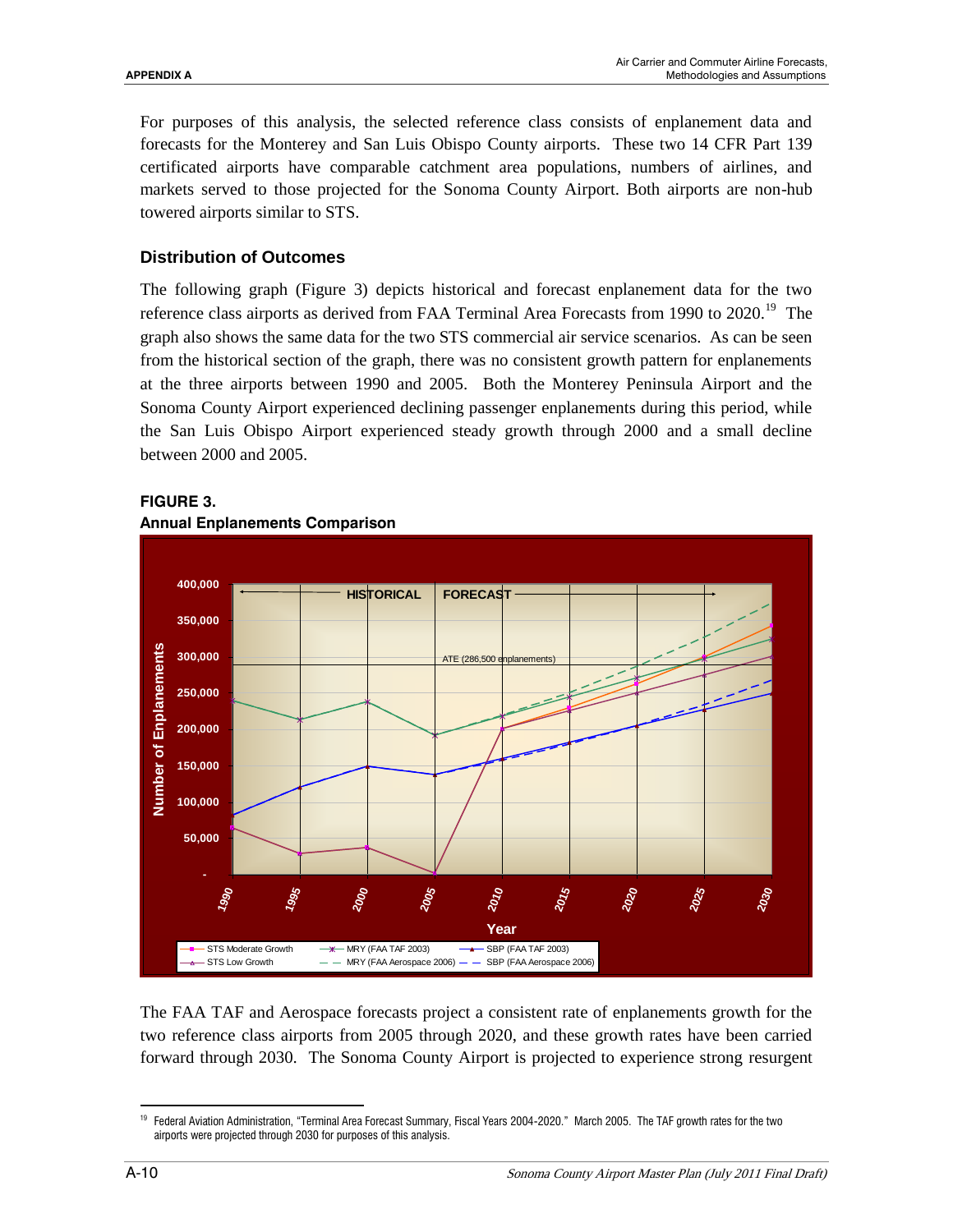growth between 2005 and 2010, and then taper off with enplanement growth rates comparable to the two other airports.

# **Prediction of Project Position**

From Figure 3 it can be seen that the STS moderate growth and low growth scenarios are situated about halfway between the curves for the Monterey Peninsula Airport and the San Luis Obispo County Airport. The two STS enplanement scenarios are within the range established by the two reference class airports and have comparable rates of growth for future conditions. Of the two STS forecast scenarios, the moderate growth scenario is most closely aligned with that of the Monterey Peninsula Airport as projected from the FAA aerospace forecasts, while the STS low growth scenario remains close to the curve defined by the FAA's TAF forecast for MRY.

# **Reliability Assessment**

No two airports are exactly alike, and one should not expect the forecasts for one airport to conform exactly to those of another. The forecast information depicted on the above graph for Sonoma County Airport places the two enplanement scenarios within the range of forecasts established for the two other comparable air carrier airports.

# **Corrections**

Given that the two STS enplanement forecast scenarios fall within the range defined by the two reference class airports, and given that the projected growth rates are roughly comparable, no further modifications or corrections to the forecasts appear warranted.

The relationship between the General Plan Air Transportation Element and these forecasts is discussed below.

# **1992 General Plan Air Transportation Element**

The 1992 ATE was based on the assumption that "demand for only a part, about 40 percent, of the air passenger travel to and from Sonoma County is projected to be served by commuter and scheduled airline operations at the Sonoma County Airport."<sup>20</sup> Hence, ATE Section 5.5 (Commercial Air Passenger Services) provides that there will be two components to commercial air passenger services at STS: (1) commuter airlines; and (2) scheduled airlines.

Commuter Airline Service. According to the 1992 ATE, commuter airlines should be able to provide Sonoma County air passengers with convenient connections to major airline service points in the Bay Area. This service was considered to be important in that it was to accommodate future aviation demand to and from the County, and provide a time-saving alternative to surface transportation on the Highway 101 corridor to SFO and OAK.<sup>21</sup> The ATE

<sup>&</sup>lt;sup>20</sup> Section 3.1.

<sup>&</sup>lt;sup>21</sup> The ATE defines a Commuter Airline as an airline engaged "in regularly scheduled air service, carrying persons or property on intrastate routes." The ATE does not classify Commuter Airlines on the basis of aircraft size (i.e., numbers of seats). Hence, Regional Jets with a capacity of 70-100 passengers flown by Certificated Commuter Air Carriers (14 CFR 135) on interstate routes would be counted as Scheduled Airline Service under the ATE, while larger Certificated Air Carrier (14 CFR 121) aircraft with up to 150 seats flown on intrastate routes would be classified as a Commuter Air Carrier. This discrepancy and the fact that commuter airline connections to Bay Area air carrier airports (i.e., SFO, OAK, and SJC) from STS are no longer considered practicable due to capacity, policy and environmental constraints at these airports, require that the ATE be updated to reflect these considerations.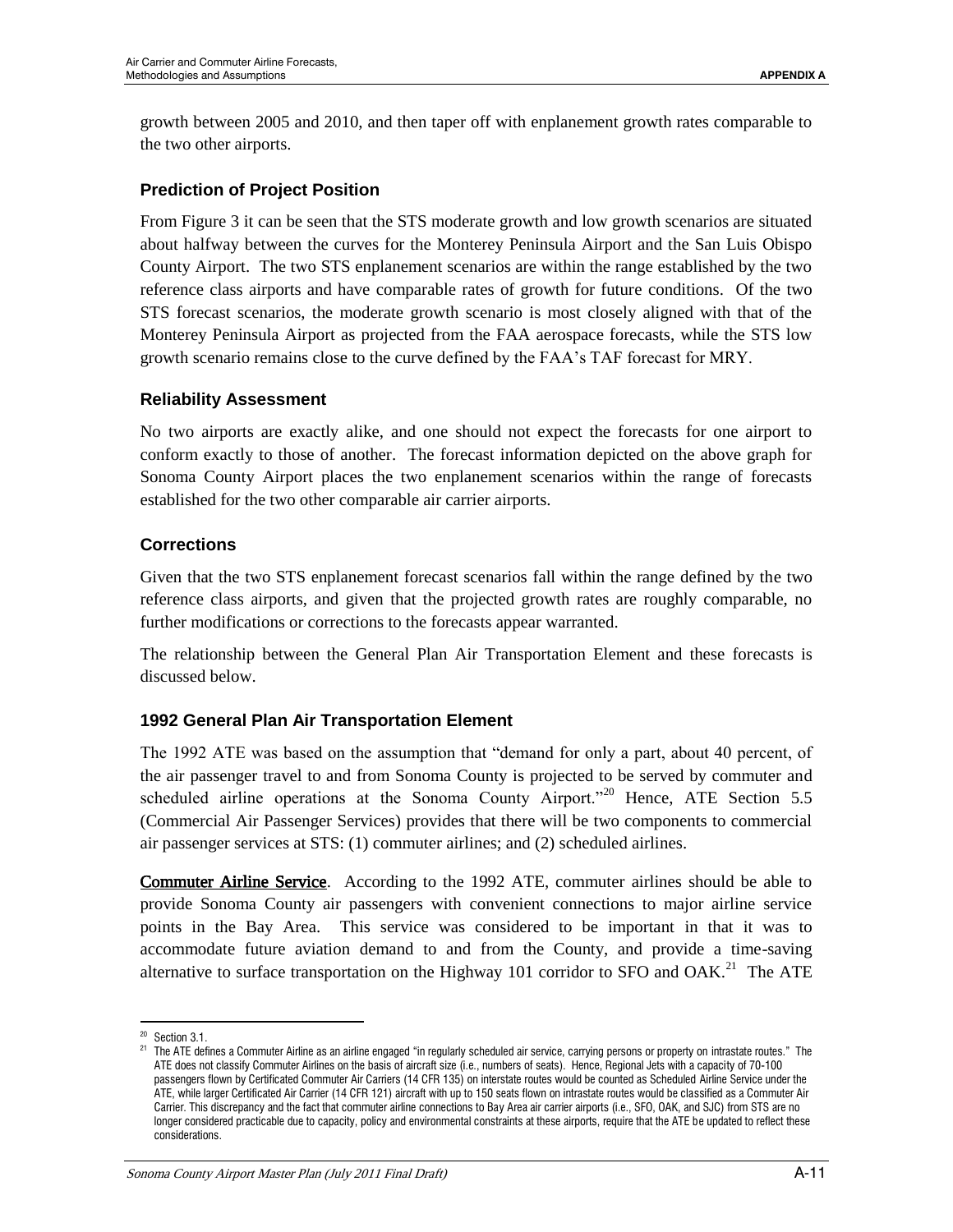projected that annual commuter airline passengers would reach 50,000 by  $2005.<sup>22</sup>$  The ATE's underlying assumption in this case was that commuter airlines would be operating up to 14 flights per day by twin-engine turboprop-type aircraft averaging fifteen passenger seats at a 65 percent average load factor.<sup>23</sup> The ATE acknowledges that fewer operations would be required to carry the same number of passengers using larger aircraft or higher load factors.

Scheduled Airline Service. The 1992 ATE anticipated that scheduled airline service at STS would consist of passenger service to one or more major air passenger markets outside the Bay Area. The most likely points for such service were thought to be in Southern California. The ATE projected that scheduled airline passengers would reach  $523,000$  by  $2005.^{24}$  The ATE's underlying assumption in this case was that air carrier airlines could be operating up to 15 flights per day by jet aircraft averaging eighty passenger seats at a 66 percent average load factor.<sup>25</sup> However, because of air quality considerations, the ATE was adjusted to accommodate no more than 14 air carrier flights per day. 26

1992 ATE Goals and Objectives. Based on the above classes of service and passenger forecasts, the 1992 ATE set as its goal the "establishment and maintenance of commuter and scheduled airline services at the Sonoma County Airport and to provide for the production of adequate airport facilities to serve passengers which is safe, efficient, and compatible with the surrounding community" (Goal AT-5).

# Objective AT-5.1

Provided for commercial air services, including scheduled and commuter airlines at the Sonoma County Airport not to exceed 573,000 annual passengers or 15,200 annual operations by 2005.

# Objective AT-5.2

Provided a balance between scheduled and commuter airline services, not to exceed 21 departure slots per day, as follow:

Slots 1-8 reserved for scheduled air carriers, but may be used by commuters. The slots are revocable and subject to reallocation upon application by a scheduled air carrier to initiate or increase exiting service.

Slots 9-14 reserved for commuter air carriers, but may be used by scheduled air carriers.

Slots 15-21 reserved exclusively for commuter air carriers.

Scheduled air carriers may not use more than 14 of the 21 daily departure slots.

The 1992 ATE also incorporated several policies designed to achieve its commercial air passenger services goals and objectives. Notable among these are that the runway length is limited to the existing length of the longest runway (approximately 5,000 feet), and that any

 $\overline{a}$ <sup>22</sup> Without actually saying so, the ATE implies that another 75,000 annual commuter passengers would be making surface trips to Bay Area commercial service airports.

<sup>&</sup>lt;sup>23</sup> Current commuter airline industry practices have virtually eliminated 15-passenger seat aircraft and load factors are projected to be in the range of 70% and higher.

<sup>&</sup>lt;sup>24</sup> The ATE indirectly assumed that another 784,500 air carrier passengers would be making surface trips to Bay Area airports. The combined total of Sonoma County area air passengers anticipated to make surface vehicle trips to Bay Area commercial service airports by 2005 was 859,500 out of a potential 1.43 million total passengers.

<sup>25</sup> Current scheduled airline industry practices are toward larger aircraft (i.e., more seats) and higher load factors.

<sup>&</sup>lt;sup>26</sup> ATE Objective 5.2.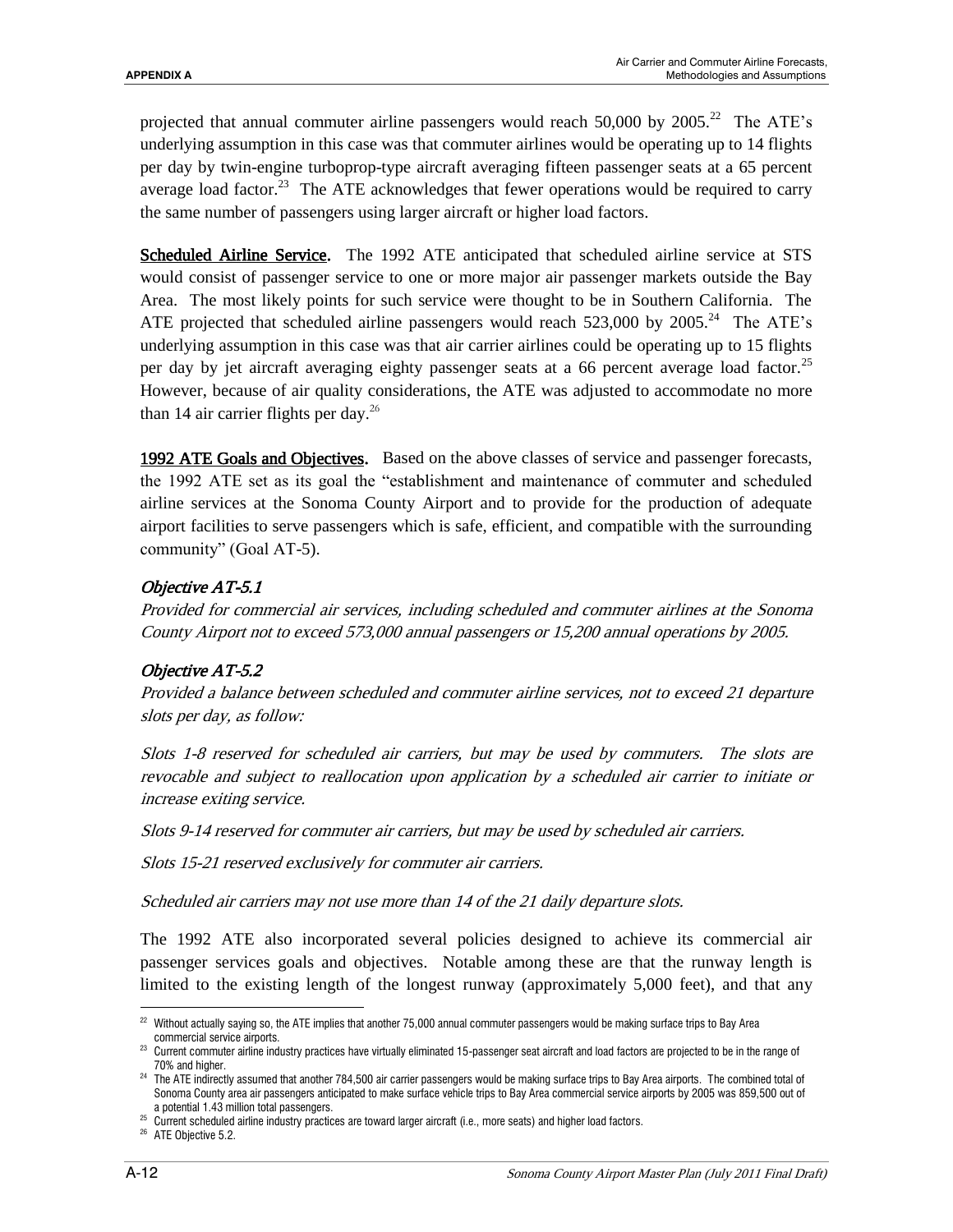proposed improvement projects to accommodate air passenger services must be consistent with 15,200 annual air carrier operations and  $573,000$  annual passengers.<sup>27</sup> A review of the ATE policies is also required when average daily passenger enplanements reach 650 over a period of one year (474,500 annual passengers). <sup>28</sup>

# Sonoma County General Plan 2020 Air Transportation Element (Draft)

Sonoma County is currently in the process of updating the County General Plan ("Sonoma County General Plan 2020") to provide policy guidelines for the unincorporated areas of the county to direct growth and development to the year 2020. Included in the General Plan update process is an updated General Plan Air Transportation Element. A review of the Public Hearing Draft 2020 Air Transportation Element (undated) indicates that virtually all of the commuter and scheduled airline service assumptions, and goals and objectives used in the 1992 ATE have been carried forward with the exception of the 2005 date, which has been updated to 2020. However, the Public Hearing Draft ATE now includes the following policy guidelines:

Policy AT-5a: Revise, update and maintain the Sonoma County Airport Master Plan to accommodate 15,200 annual operations by commuter and scheduled airlines by 2020. The Master Plan shall provide for commercial air carrier services not to exceed a total of 21 departures per day with scheduled air carriers utilizing no more than 14 of the 21 departures.

Policy AT-5b: Commercial air carrier services at the Sonoma County Airport shall not exceed a total of 21 departures per day. Each of the 21 departures shall constitute a departure slot. The 21 departure slots shall be allocated between commuter and scheduled air carriers as follows:

(1) Slots 1-8 are reserved for scheduled air carriers; may be used by commuter air carriers, but use is revocable and subject to reallocation upon application by a scheduled air carrier to initiate or increase service.

- (2) Slots 9-14 are reserved for commuter carriers, but may be used by scheduled air carriers.
- (3) Slots 15-21 are reserved exclusively for commuter air carriers.
- (4) At no time shall scheduled air carriers utilize more than 14 of the 21 departure slots.

Policy AT-5c: Runway length at the Sonoma County Airport for the existing and any new runway which may be constructed shall be limited to no longer than the present length of approximately 5,000 feet. Existing runways will not be substantially strengthened except as needed to perform necessary or routine maintenance. Operations by commercial air carriers shall be limited to those aircraft types that may safely and efficiently operate within this facility constraint and which do not exceed an operating weight of 95,000 pounds.

Policy AT-5d: Any air carrier initiating or expanding commuter or scheduled airline passenger service or commercial freight service at the Sonoma County Airport shall be required to enter into a license, lease, or operating agreement with the County of Sonoma. Licenses, leases and operating agreements shall implement and be required to conform to the policy directives of the General Plan. Licenses, leases and operation agreements shall include provisions for slot reallocation.

 $^{27}$  The less than optimal length of the primary runway at STS has been cited as an issue by a number of prospective scheduled air carriers interviewed by the County. The desired runway length is 6,000 feet.

<sup>&</sup>lt;sup>28</sup> Objective ATE-5.3.

Sonoma County Airport Master Plan (July 2011 Final Draft) A-13